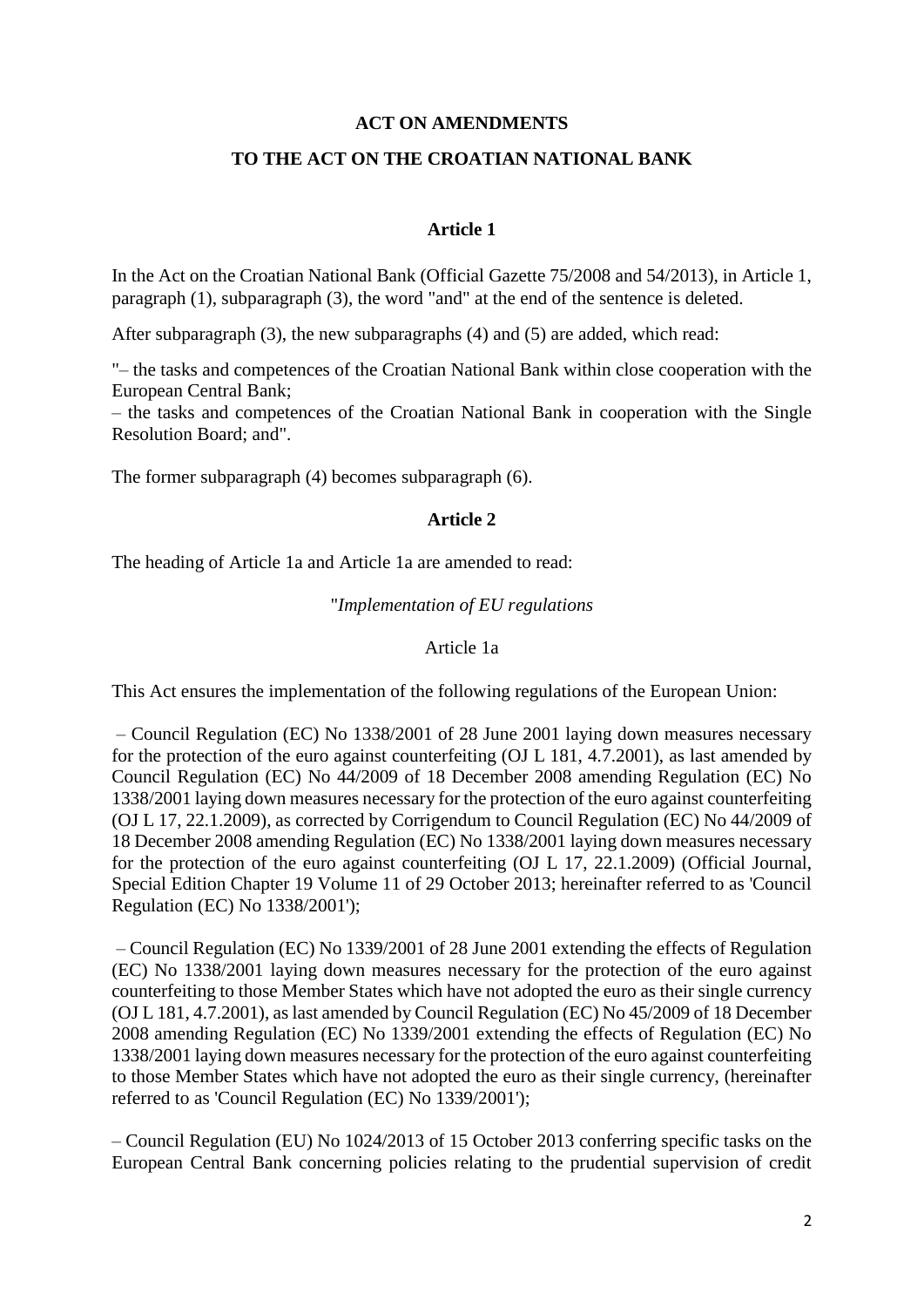institutions (OJ L 287, 29.10.2013; hereinafter referred to as 'Council Regulation (EU) No 1024/2013'); and

– Regulation (EU) No 806/2014 of the European Parliament and of the Council of 15 July 2014 establishing uniform rules and a uniform procedure for the resolution of credit institutions and certain investment firms in the framework of a Single Resolution Mechanism and a Single Resolution Fund and amending Regulation (EU) No 1093/2010 (OJ L 225, 30.7.2014; hereinafter referred to as 'Regulation (EU) No 806/2014').".

### **Article 3**

In Article 2, the former paragraphs (10) and (11) are deleted.

After paragraph (9), paragraph (10) is added to read:

"(10) The location, structure and operations of the treasury of the Croatian National Bank are of material importance for the financial, economic and security interests of the Republic of Croatia and its defence.".

### **Article 4**

Article 4 is amended to read:

"(1) The Croatian National Bank shall be autonomous and independent within the Constitution and law in performing the entire operations within its competence, particularly:

– the definition and implementation of the monetary and foreign exchange policies;

– the holding and management of the foreign reserves of the Republic of Croatia;

– the issuance of banknotes and coins;

– the issuance and withdrawal or revocation of authorisations and approvals and the adoption of other decisions in accordance with the laws governing the operation of credit institutions and the operation of credit unions, payment service providers, electronic money issuers and payment systems, payment operations, the issuance of electronic money, foreign exchange operations and the operation of authorised foreign exchange offices;

– the exercise of supervision and oversight in accordance with the laws governing the operation of credit institutions and the operation of credit unions, payment service providers, electronic money issuers and payment systems, payment operations and the issuance of electronic money; – the exercise of resolution powers in accordance with the laws governing the resolution of credit institutions;

– the keeping of credit institutions' accounts and execution of payment transactions across these accounts, granting of loans to credit institutions and accepting deposits from credit institutions; – the regulation and improvement of payment operations and ensuring their smooth operation;

– the performance of operations on behalf of the Republic of Croatia, as provided by law;

– the adoption of subordinate legislation on the operations within its competence;

– the implementation of macroprudential policy for the purpose of contributing to maintaining the stability of the financial system as a whole; and

– the performance of other activities, as provided by law.

(2) The tasks referred to in paragraph (1), subparagraphs (4) and (5) of this Article, in the part related to credit institutions, shall be carried out by the Croatian National Bank within close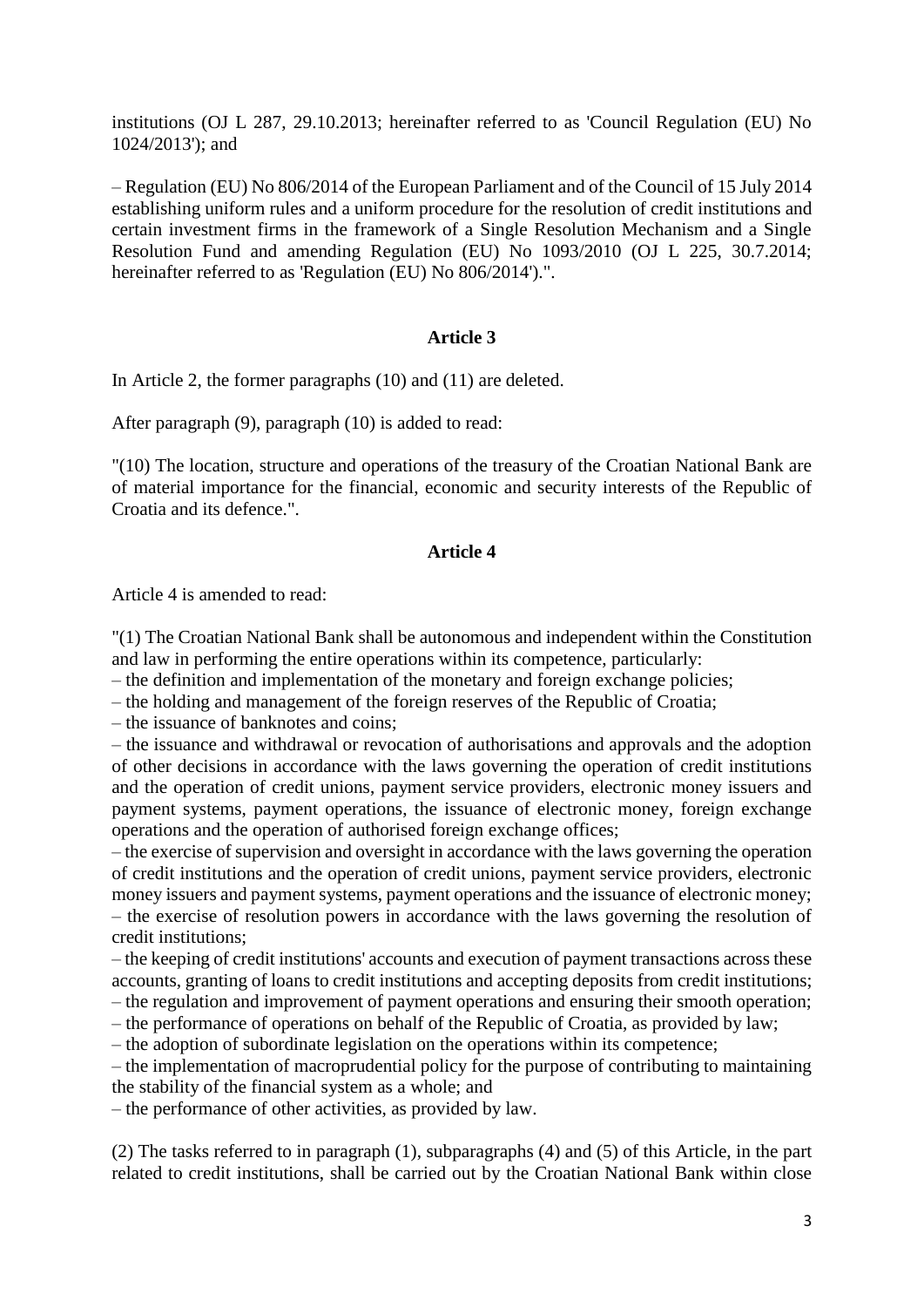cooperation with the European Central Bank, in accordance with Article 7 of Council Regulation (EU) No 1024/2013 and Part IX of Regulation (EU) No 468/2014 of the European Central Bank of 16 April 2014 establishing the framework for cooperation within the Single Supervisory Mechanism between the European Central Bank and national competent authorities and with national designated authorities (SSM Framework Regulation) (OJ L 141/1, 14.5.2014; hereinafter referred to as 'Regulation (EU) No 468/2014').

(3) The Croatian National bank shall carry out the tasks referred to in paragraph (1), subparagraph (6) of this Article within the Single Resolution Mechanism established by Regulation (EU) No 806/2014).".

### **Article 5**

In Article 7, paragraph (1) is amended to read:

"(1) The Croatian National Bank may be a member of international institutions and organisations competent for monetary policy, foreign exchange policy, payment operations, the supervision and resolution of credit institutions and other areas within its competence, and may participate in their work, unless such membership is contrary to:

– close cooperation established with the European Central Bank in accordance with Article 7 of Council Regulation (EU) No 1024/2013; or

– participation in the Single Resolution Mechanism established by Regulation (EU) No 806/2014.".

### **Article 6**

In Article 8, paragraph (2), the words "supervision and oversight" are replaced by the words "supervision, oversight and resolution", and the word "gross" is replaced by the word "serious".

In paragraph (3), the word "gross" is replaced by the word "serious".

### **Article 7**

In Article 13, before the words "The Croatian National Bank" a paragraph reference is added, which reads "(1)".

After paragraph (1), paragraph (2) is added to read:

"(2) The interest rate for the funds that the Croatian National Bank has received as deposit may be negative.".

#### **Article 8**

In Article 18, paragraphs (2) and (3) are amended to read:

"(2) The foreign reserves of the Republic of Croatia shall comprise all types of foreign exchange assets and precious metals. The term foreign exchange assets shall include securities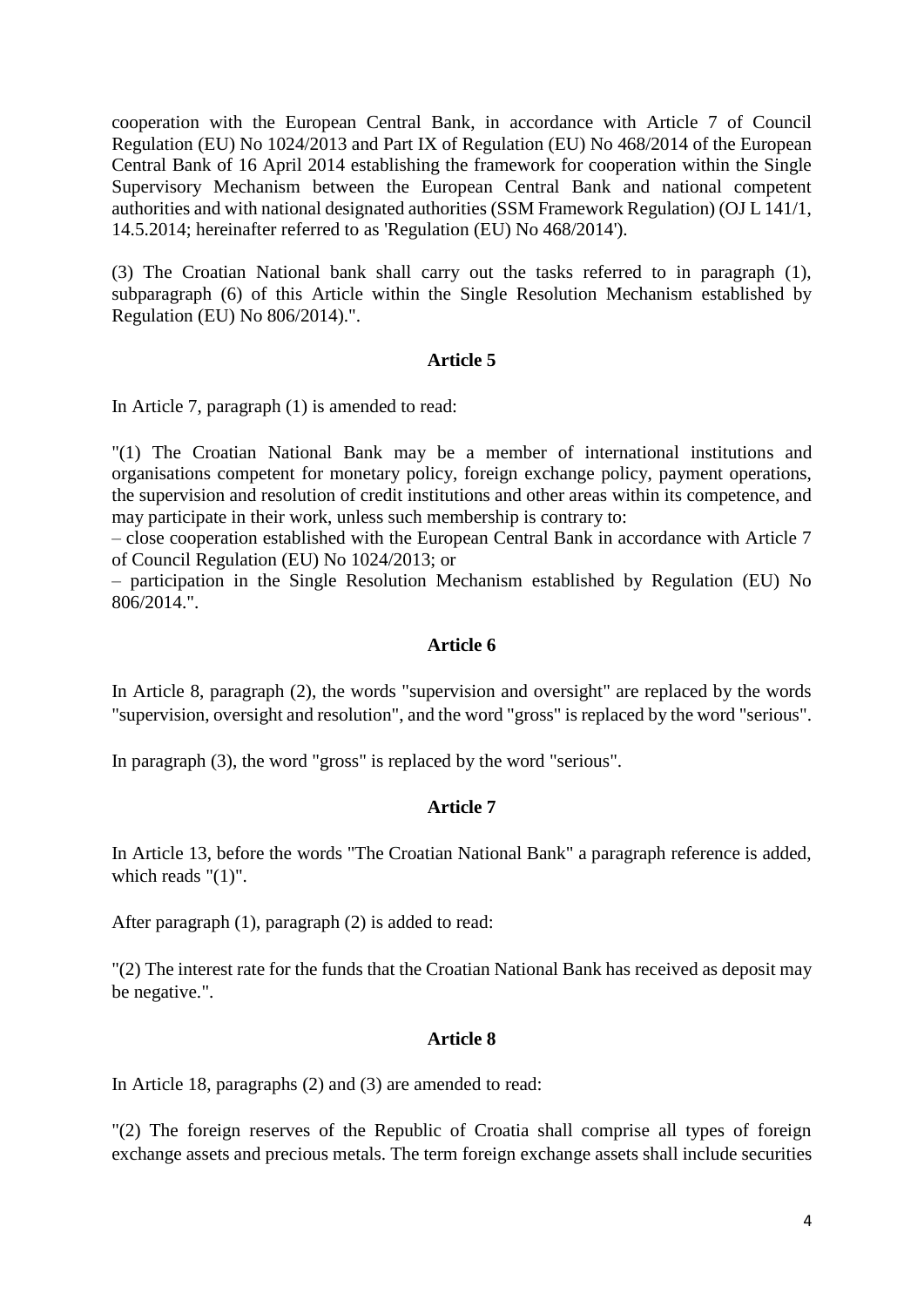and all other assets in the convertible currency of a non-resident debtor or in the unit of account, in whatever form held.

(3) In order to manage the foreign reserves of the Republic of Croatia, the Croatian National Bank may buy and sell spot and forward or otherwise acquire the types of assets referred to in paragraph (2) of this Article.".

# **Article 9**

In Article 42, paragraph (3) is amended to read:

"(3) Within the general competence referred to in paragraph (2) of this Article, the Council of the Croatian National Bank shall in particular:

1) define the monetary and foreign exchange policies;

2) adopt the financial plan of the Croatian National Bank;

3) adopt the reports referred to in Article 62 of this Act;

4) adopt the Statute of the Croatian National Bank;

5) define terms and conditions for granting loans to credit institutions;

6) establish interest rates of the Croatian National Bank and fees for the services rendered by the Croatian National Bank;

7) establish the calculation base and the rate of required reserves, as well as the method, conditions and time limits for the allocation and maintenance of required reserves, and conditions for the use of required reserves;

8) issue and revoke authorisations of credit institutions with head offices in the Republic of Croatia and branches of credit institutions with head offices outside the Republic of Croatia, authorisations for performing specific operations and authorisations for acquiring shares of credit institutions in accordance with the regulations governing the operation of credit institutions;

9) approve mergers by acquisition, mergers by formation and other changes in status of credit institutions in accordance with the law governing the operation of credit institutions;

10) approve and revoke the approval of appointments of chairpersons and members of credit institutions' management and supervisory boards, in accordance with the law governing the operation of credit institutions;

11) adopt subordinate legislation regulating the foreign exchange operations of legal and natural persons and the operation of authorised foreign exchange offices;

12) issue and revoke authorisations of payment systems and adopt subordinate legislation regulating their operation;

13) decide on the denominations and features of banknotes and coins and their putting into and withdrawal from circulation;

14) formulate strategy and policies for foreign reserves management;

15) decide on the Croatian National Bank's membership in international institutions and organisations;

16) decide on the establishing and closing of the branches and representative offices of the Croatian National Bank;

17) decide that the credit institution is failing or is likely to fail; and

18) decide on submitting proposals for the initiation of resolution proceedings over the credit institution or decide on submitting proposals for the initiation of bankruptcy proceedings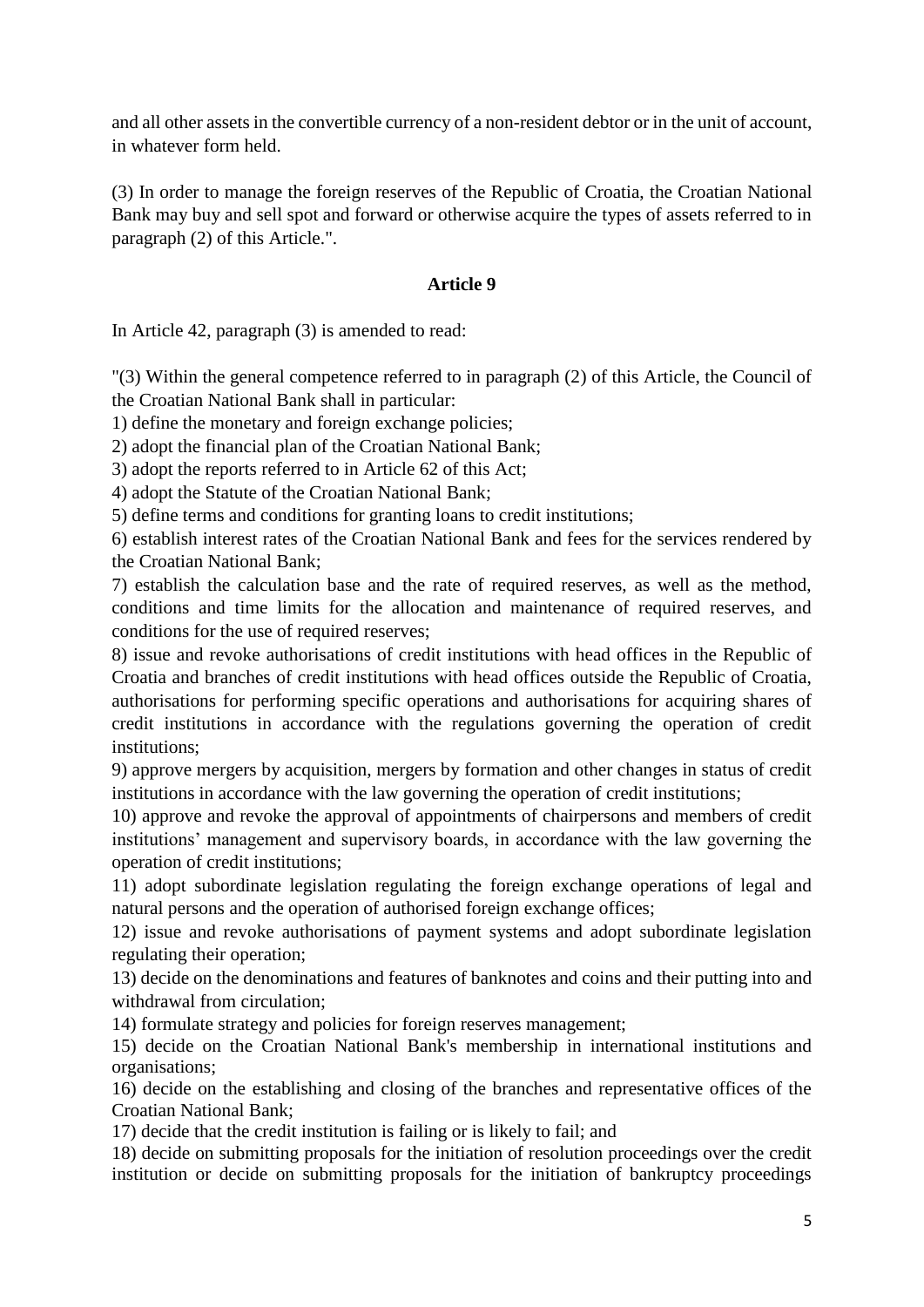against the credit institution or decide on initiating compulsory winding-up proceedings of the credit institution.".

After paragraph (3), the new paragraphs (4) and (5) are added, which read:

"(4) The Council of the Croatian National Bank shall exercise the competences referred to in paragraph (3), items (8), (9), (10) and (17) of this Article within close cooperation established with the European Central Bank in accordance with Article 7 of Council Regulation (EU) No 1024/2013 and Part IX of Regulation (EU) No 468/2014.

(5) The Council of the Croatian National Bank shall exercise the competences referred to in paragraph (3), item (18) of this Article within the Single Resolution Mechanism established by Regulation (EU) No 806/2014.".

The former paragraphs (4) and (5) become paragraphs (6) and (7).

# **Article 10**

In Article 43, paragraph (2) is amended to read:

"(2) The Governor of the Croatian National Bank shall:

1) manage and govern the operation of the Croatian National Bank;

2) organise the functioning of the Croatian National Bank;

3) represent and act for the Croatian National Bank;

4) regulate detailed conditions for and methods of exercising the supervision and oversight, the types, time limits, order of and procedure for taking measures with respect to credit institutions; 5) adopt decisions in the process of supervision and oversight of credit institutions;

6) implement macroprudential policy and adopt subordinate legislation, recommendations and decisions in the field of macroprudential policy;

7) adopt internal bylaws on the functioning and development of the Croatian National Bank information system;

8) appoint and remove from office persons vested with special powers and responsibilities in the Croatian National Bank;

9) adopt internal bylaws on the internal organisation and job classification in the Croatian National Bank and internal bylaws on the rights, duties and responsibilities of the Croatian National Bank employees;

10) adopt subordinate legislation, decisions and internal bylaws on matters within the field of activity of the Croatian National Bank which, pursuant to law, are outside the competence of the Council of the Croatian National Bank;

11) decide on other issues falling within the competence of the Governor of the Croatian National Bank pursuant to this Act and other laws and regulations, as well as on other issues when authorised by the Council of the Croatian National Bank;

12) specify the conditions and manner of implementing supervision for the resolution planning purposes and the procedure for imposing measures to credit institutions in the supervision for the resolution planning purposes; and

13) adopt decisions in the process of supervision for the resolution planning purposes of credit institutions.".

After paragraph (2), the new paragraphs (3) and (4) are added, which read: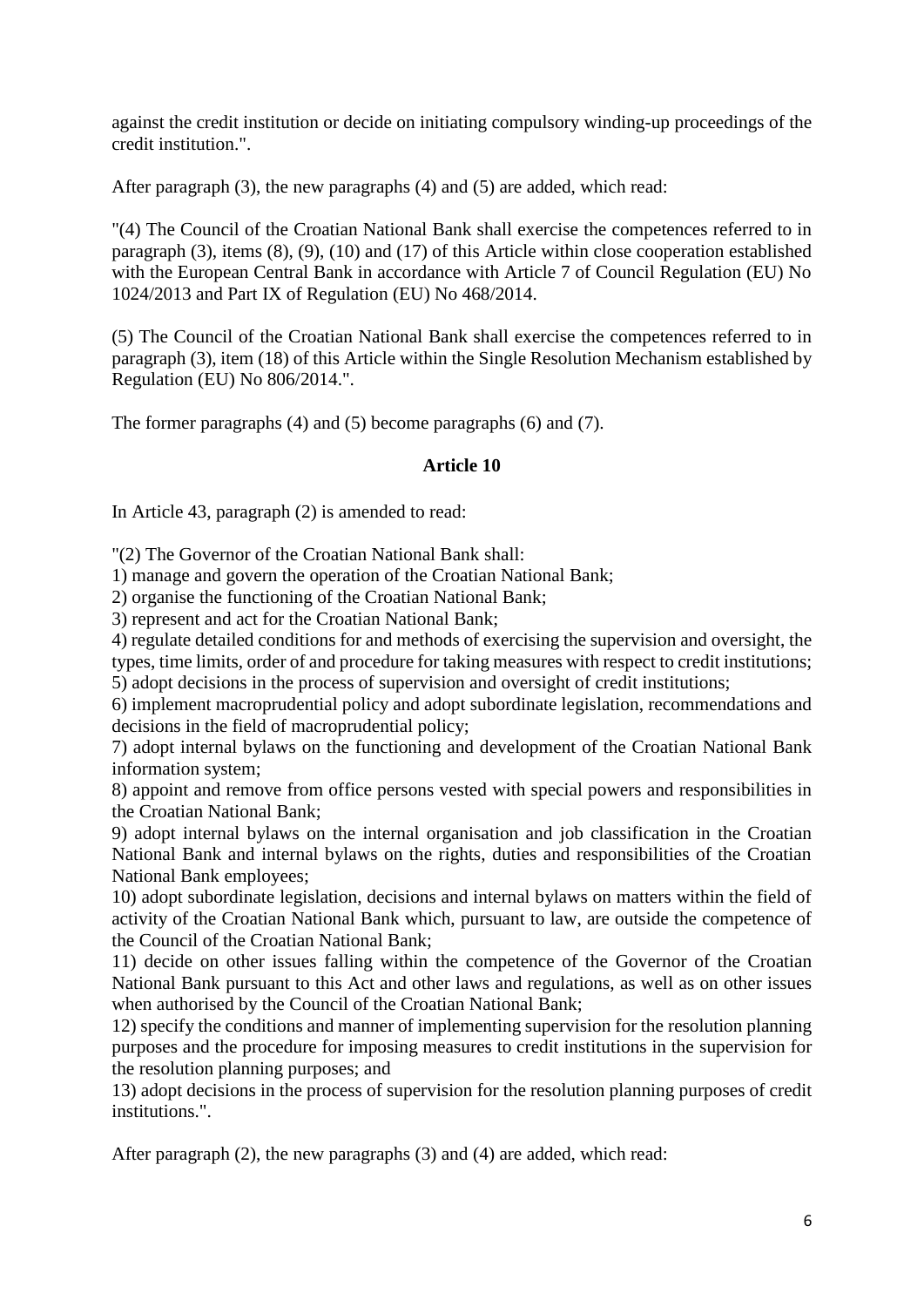"(3) The Governor of the Croatian National Bank shall exercise the competences referred to in paragraph (2), items (4) and (5) of this Article within close cooperation established with the European Central Bank in accordance with Article 7 of Council Regulation (EU) No 1024/2013 and Part IX of Regulation (EU) No 468/2014.

(4) The Governor of the Croatian National Bank shall exercise the competences referred to in paragraph (2), items (11) and (12) of this Article within the Single Resolution Mechanism established by Regulation (EU) No 806/2014.".

The former paragraphs (3) to (6) become paragraphs (5) to (8).

## **Article 11**

In Article 52, after paragraph (4), paragraph (5) is added to read:

"(5) The jobs with the Croatian National Bank that, due to their high degree of sensitivity, need to be subject to a basic security check of all applicants as a special prerequisite prior to employment shall be identified in a general bylaw of the Croatian National Bank. The basic security check of the applicants shall be carried out by the competent security and intelligence agency at the request of the Croatian National Bank, in accordance with a special law governing security checks.".

# **Article 12**

The heading of Article 55 and Article 55 are amended to read:

### "*General reserves of the Croatian National Bank*

### Article 55

(1) The Croatian National Bank shall establish general reserves to cover general business risks.

(2) The lower bound of general reserves shall be determined by the Council of the Croatian National Bank by a decision.".

### **Article 13**

After Article 55, Articles 55a and 55b and their headings are added to read:

### "*Revaluation accounts*

### Article 55a

(1) The Croatian National Bank shall establish revaluation accounts for the purpose of revaluation of assets and liabilities in accordance with Guideline (EU) 2016/2249 of the European Central Bank of 3 November 2016 on the legal framework for accounting and financial reporting in the European System of Central Banks (ECB/2016/34).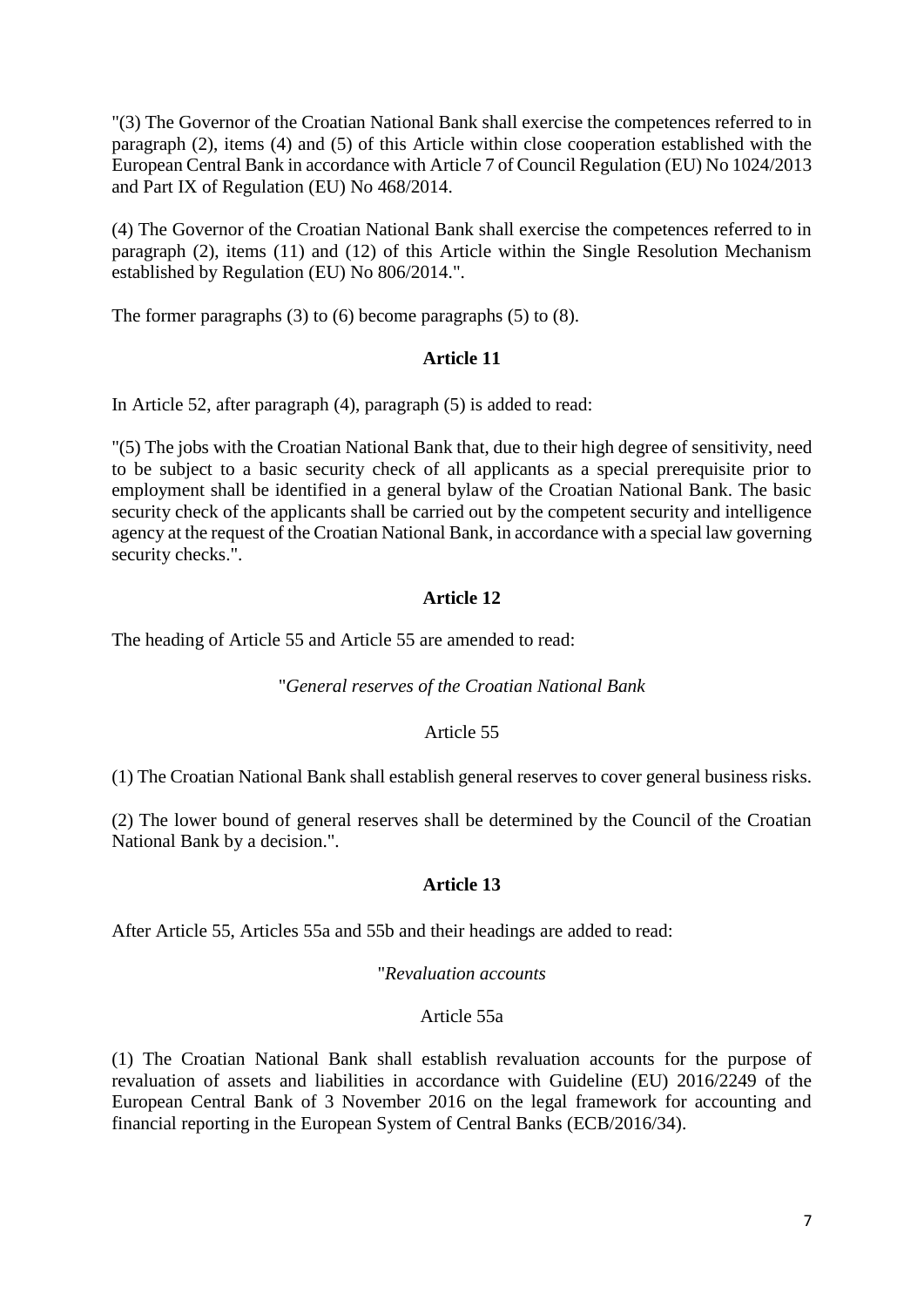(2) The Croatian National Bank shall establish revaluation accounts whose establishment is not regulated by the Guideline referred to in paragraph (1) of this Article in accordance with applicable International Financial Reporting Standards established by the European Commission and published in the Official Journal of the European Union.

## *Provisions for financial risks*

## Article 55b

The Croatian National Bank may establish provisions for financial risks in accordance with a decision of the Council of the Croatian National Bank.".

## **Article 14**

The heading of Article 56 and Article 56 are amended to read:

## "*Profit (loss) of the Croatian National Bank*

### Article 56

The profit (loss) of the Croatian National Bank shall be calculated for each financial year as the difference between total income and total expenditures of the Croatian National Bank.".

# **Article 15**

The heading of Article 57 and Article 57 are amended to read:

# "*Allocation of profit and coverage of loss*

# Article 57

"(1) The profit of the Croatian National Bank reported in the financial year shall be allocated to general reserves and to the state budget in accordance with a decision of the Council of the Croatian National Bank.

(2) The profit of the Croatian National Bank shall be allocated in such a manner that 20% of the profit is allocated to general reserves and 80% of the profit constitutes revenue to the state budget.

(3) By way of derogation from paragraph (2) of this Article, if the amount of general reserves on the last day of the financial year is lower than the lower bound of general reserves established pursuant to Article 55, paragraph (2) of this Act, the Council of the Croatian National Bank shall adopt a decision stipulating that the required amount of profit is allocated to general reserves until their lower bound is reached, while the remaining profit shall be allocated in accordance with paragraph (2) of this Article.

(4) The loss of the Croatian National Bank shall firstly be covered from general reserves.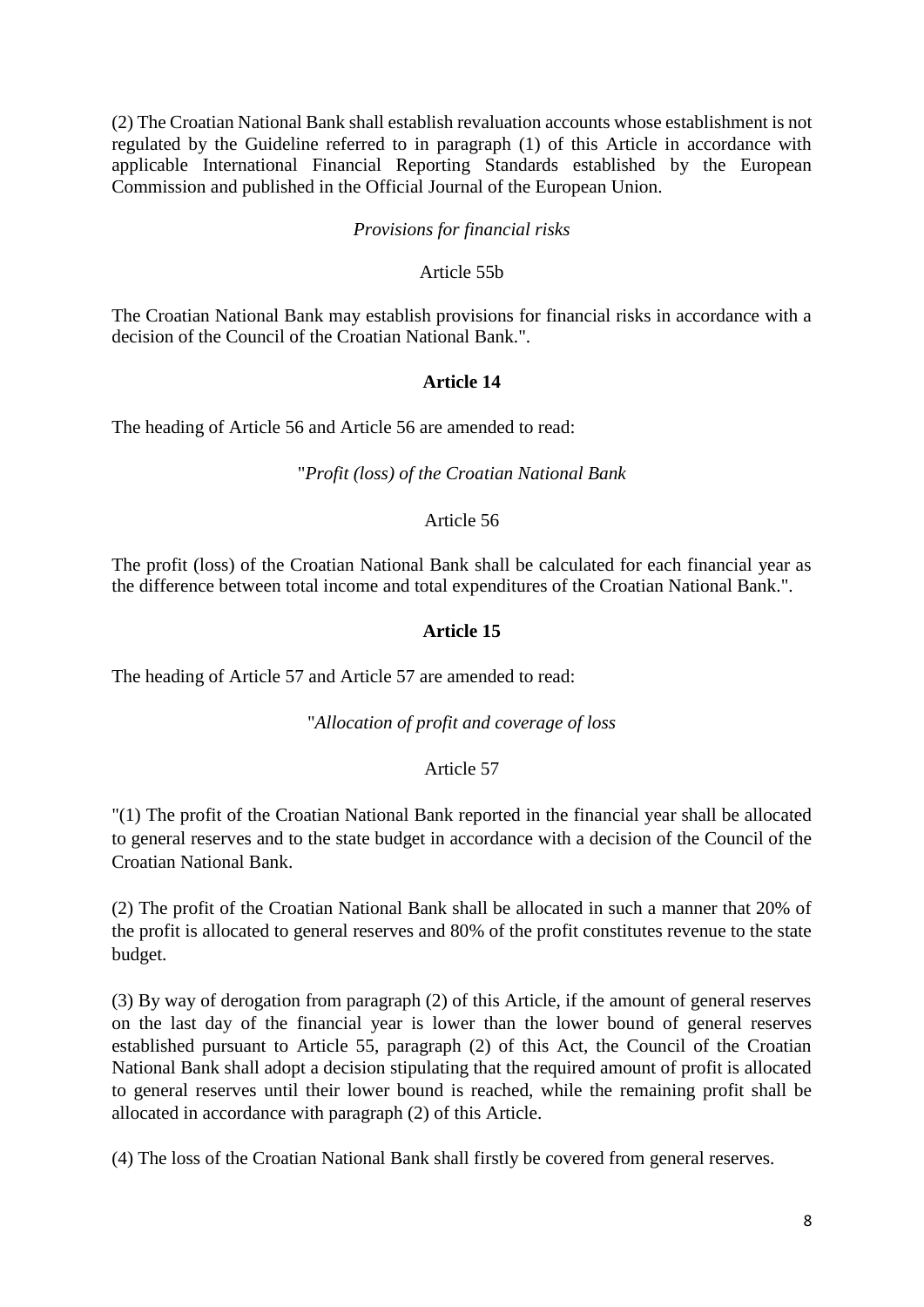(5) If the loss of the Croatian National Bank is higher than the amount of general reserves, the loss amount exceeding the amount of general reserves shall be covered from the profit of the following years.

(6) The profit of the Croatian National Bank to be reported in the following years shall firstly be used for the coverage of loss from the previous years.".

(7) If the total capital of the Croatian National Bank decreased by the loss from the previous years is over a longer period lower than the capital of the Croatian National Bank, the required amount up to the amount of the capital shall be covered from the state budget in the following medium-term period.

(8) Within the meaning of paragraph (7) of this Article, the total capital of the Croatian National Bank shall be constituted of the capital, general reserves, revaluation accounts and provisions for financial risks.

# **Article 16**

The heading of Article 60 and Article 60 are amended to read:

# "*Financial statements*

## Article 60

(1) The Croatian National Bank shall prepare financial statements in accordance with Guideline (EU) 2016/2249 of the European Central Bank of 3 November 2016 on the legal framework for accounting and financial reporting in the European System of Central Banks (ECB/2016/34).

(2) The Croatian National Bank shall report on transactions that are not regulated by the Guideline referred to in paragraph (1) of this Article applying, under condition that there is no contrary decision of the Council of the Croatian National Bank, the valuation principles in accordance with International Financial Reporting Standards accepted by the European Union, which are significant for the operations and reports of the Croatian National Bank.".

### **Article 17**

After Article 60, Article 60a and its heading are added to read:

### *"Consolidation of financial statements*

# Article 60a

The financial statements of the Croatian National Bank shall not report the financial statements of companies in whose capital the Croatian National Bank has a majority holding if these companies, individually or aggregately, are not material for its financial statements.".

### **Article 18**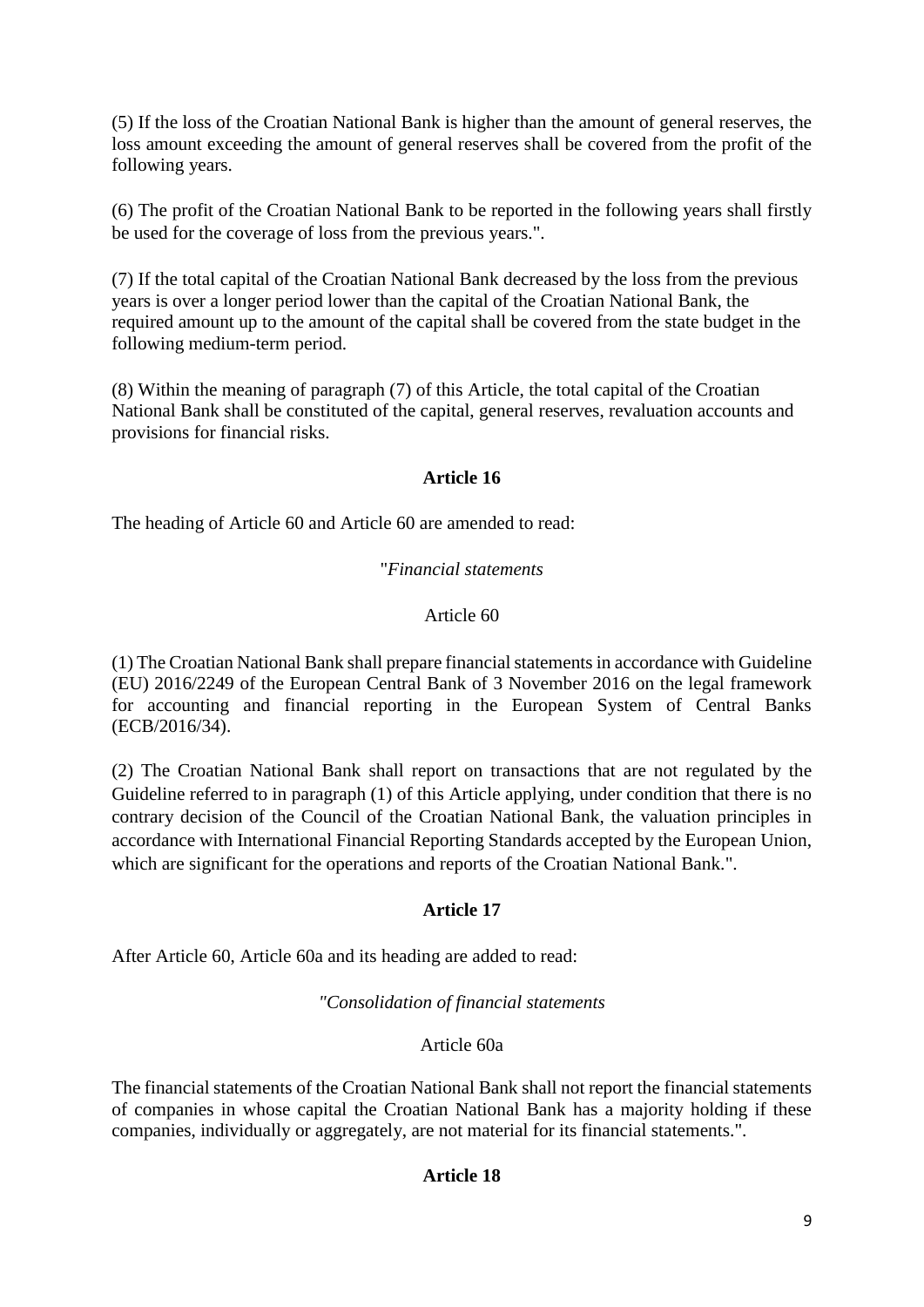In Article 69, paragraph (2), the words "the revocation, cancellation, extraordinary cancellation and annulment of decisions pursuant to the right of supervision" are replaced by the words "the revocation, cancellation and annulment of decisions".

After paragraph (2), paragraph (3) is added to read:

"(3) By way of derogation from paragraph (1) of this Article, decisions taken by the Croatian National Bank regarding applications for access to information may be appealed by applicants in accordance with the provisions of a special law governing the right of access to information."

# **Article 19**

In Article 70, after paragraph (2), paragraph (3) is added to read:

"(3) As part of the European System of Financial Supervision (ESFS), the Croatian National Bank shall participate in the work of the European Banking Authority (EBA) and the European Systemic Risk Board (ESRB).".

# **Article 20**

In Article 71, paragraph (2), after the words "the independence of the Croatian National Bank", the words "the members of its decision-making bodies," are added.

After paragraph (3), paragraph (4) is added to read:

"(4) The provisions of paragraphs (1) and (2) of this Article shall be without prejudice to the powers of the ECB and the duties of the Croatian National Bank within close cooperation established with the ECB pursuant to Article 7 of Council Regulation (EU) No 1024/2013.".

# **Article 21**

After Article 71, Articles 71a and 71b and their headings are added to read:

"*Position of the Croatian National Bank in the Single Resolution Mechanism*

# Article 71a

(1) The Croatian National Bank shall be independent in the performance of the tasks within the Single Resolution Mechanism conferred on it pursuant to Regulation (EU) No 806/2014.

(2) The provision of paragraph (1) of this Article shall be without prejudice to the powers of the Single Resolution Board pursuant to Regulation (EU) No 806/2014 in relation to the Croatian National Bank.

*Power to adopt implementing acts*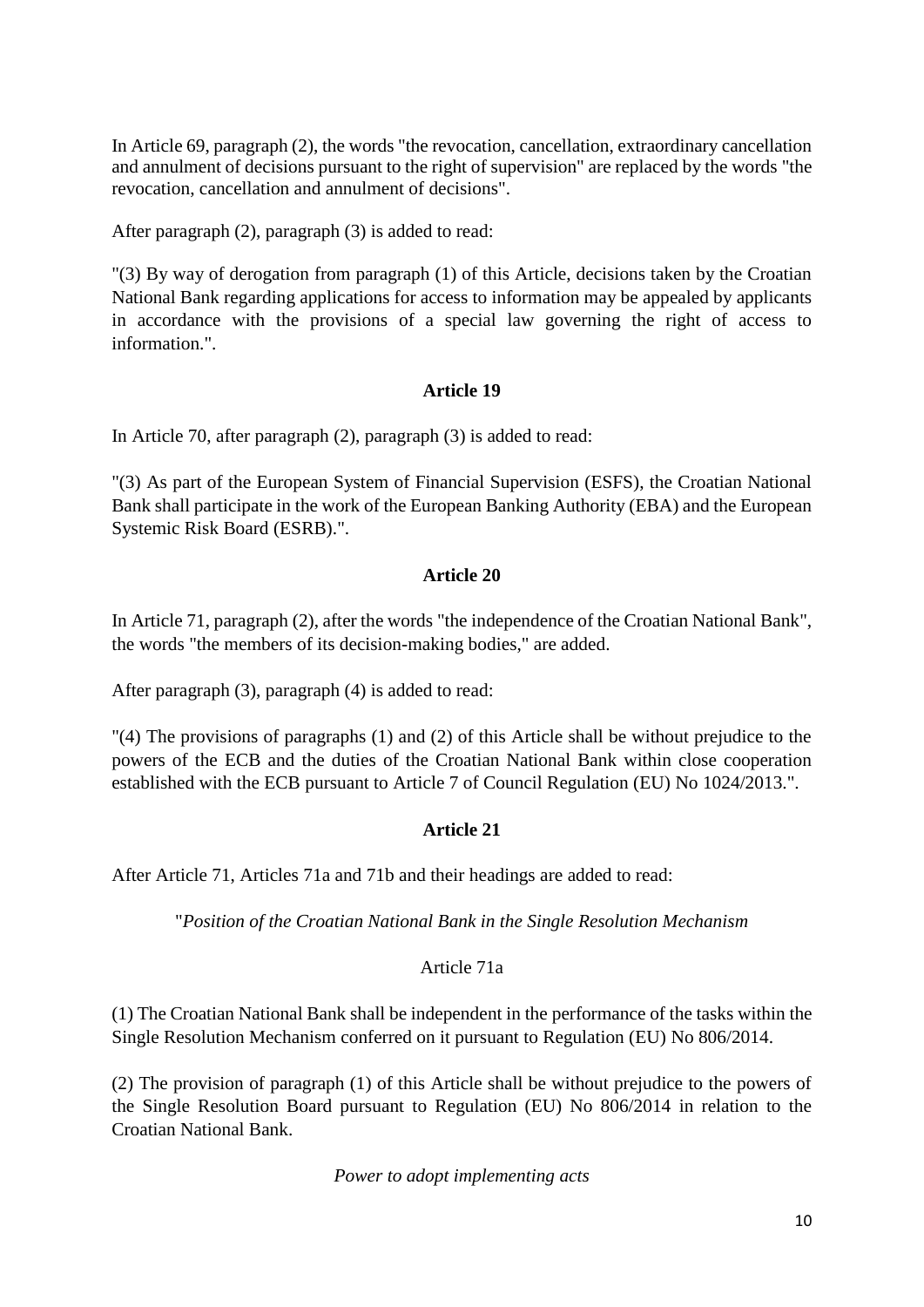# Article 71b

In the areas of competence of the Single Resolution Board referred to in Regulation (EU) No 806/2014 regulated by the guidelines of the Single Resolution Board, the Croatian National Bank may adopt implementing acts providing for the application of the provisions of the guidelines of the of Single Resolution Board, subject to approval of the Single Resolution Board."

## **Article 22**

The heading of Article 76 and Article 76 are amended to read:

"*Protection against counterfeiting of kuna banknotes and kuna and lipa coins*

## Article 76

(1) The Croatian National Bank shall be competent for the technical analysis of suspect samples of kuna banknotes and kuna and lipa coins used as the monetary unit in the Republic of Croatia and for taking and implementing measures to combat the counterfeiting of these banknotes and coins. To this effect, it shall cooperate with the competent national authorities and institutions in the country and abroad.

(2) The Croatian National Bank shall regulate in subordinate legislation the handling of suspect samples of kuna banknotes and kuna and lipa coins used as the monetary unit in the Republic of Croatia.".

# **Article 23**

After Article 76, Articles 76a and 76b and their headings are added to read:

"*Protection against counterfeiting of euro banknotes and coins*

# Article 76a

(1) The Croatian National Bank shall be the competent national authority for the protection of the euro against counterfeiting in terms of Council Regulation (EC) No 1338/2001 and Council Regulation (EC) No 1339/2001.

(2) While performing the activities related to the protection of euro banknotes and coins against counterfeiting and distribution, the Croatian National Bank shall entirely act in accordance with the rules of the European Union.

(3) The Croatian National Bank shall be competent for the technical analysis of suspect samples of euro banknotes and coins and for taking and implementing measures to combat the counterfeiting of these banknotes and coins. To this effect, it shall cooperate with the competent national authorities and institutions in the country and abroad.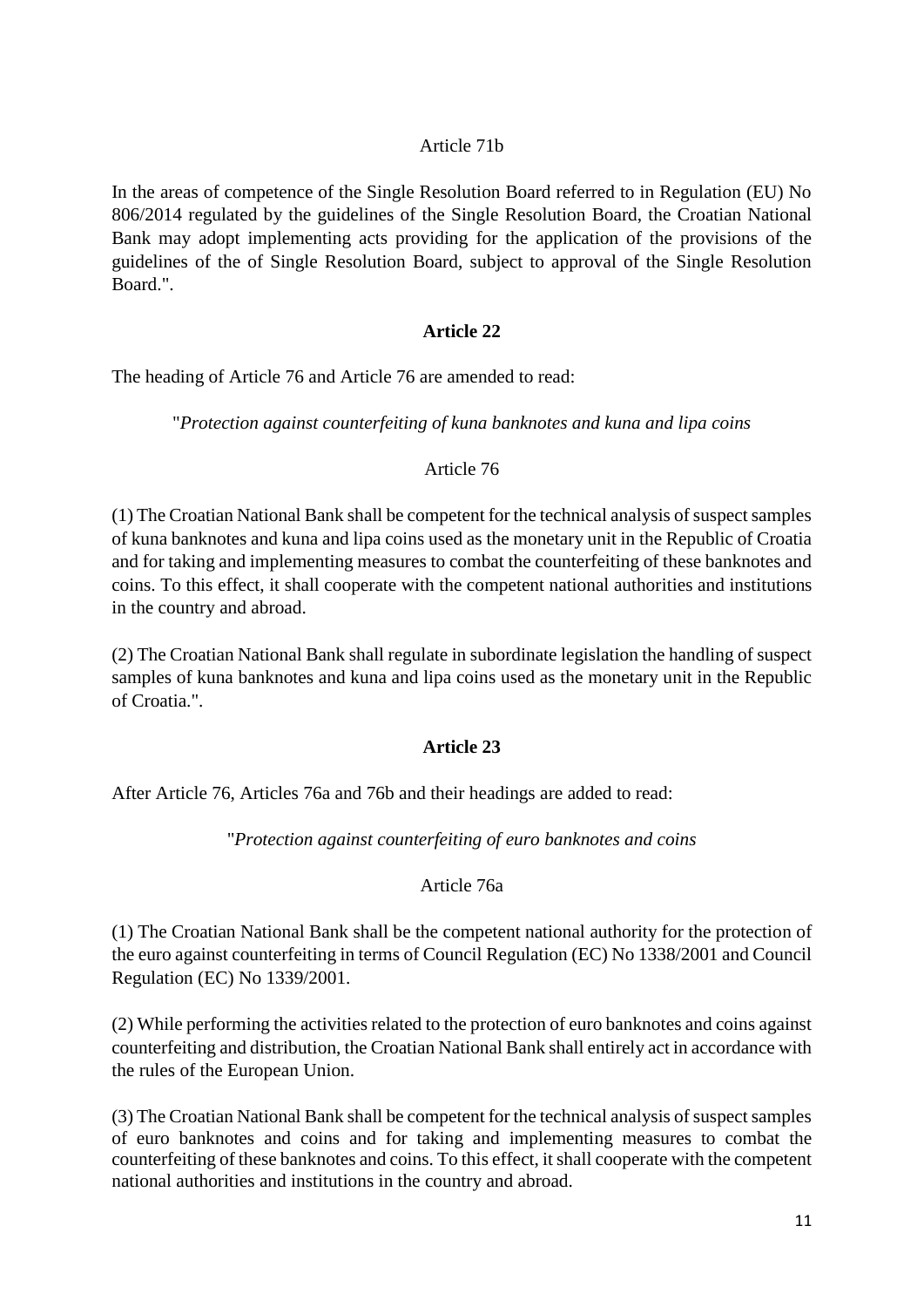(4) For the purpose of efficient performance of the activities related to the protection of euro banknotes and coins against counterfeiting and distribution, the Croatian National Bank may adopt implementing acts providing for the direct application of the rules referred to in this Article.

(5) The implementing acts of the Croatian National Bank referred to in paragraph (4) of this Article must be fully in line with the regulations of the European Union.

*Protection against counterfeiting of foreign banknotes and coins not denominated in euro*

# Article 76b

(1) The Croatian National Bank shall be competent for the technical analysis of suspect samples of foreign banknotes and coins not denominated in euro and for taking and implementing measures to combat the counterfeiting of these banknotes and coins. To this effect, it shall cooperate with the competent national authorities and institutions in the country and abroad.

(2) The Croatian National Bank shall be authorised to regulate in subordinate legislation the handling of suspect samples of foreign banknotes and coins not denominated in euro.".

# **Article 24**

Article 77 is amended to read:

"(1) The Croatian National Bank shall, in accordance with the regulations of the European Union and pursuant to the provisions of a special law, issue and revoke authorisations of credit institutions, exercise supervision and oversight of credit institutions' operations, perform other activities within its legal competence, and adopt subordinate legislation regulating banking operations and establishing standards for sound and safe operation of credit institutions.

(2) The Croatian National Bank shall exercise the powers referred to in paragraph (1) of this Article within close cooperation established with the ECB in accordance with Article 7 of Council Regulation (EU) No 1024/2013 and Part IX of Regulation (EU) No 468/2014.

(3) The Croatian National Bank shall, in accordance with the regulations of the European Union and pursuant to the conditions of the Single Resolution Mechanism established under Regulation (EU) No 806/2014 and the provisions of a special law, exercise resolution powers over credit institutions and adopt subordinate legislation.".

# **Article 25**

After Article 77, Article 77a and its heading are added to read:

"*Implementation of macroprudential policy*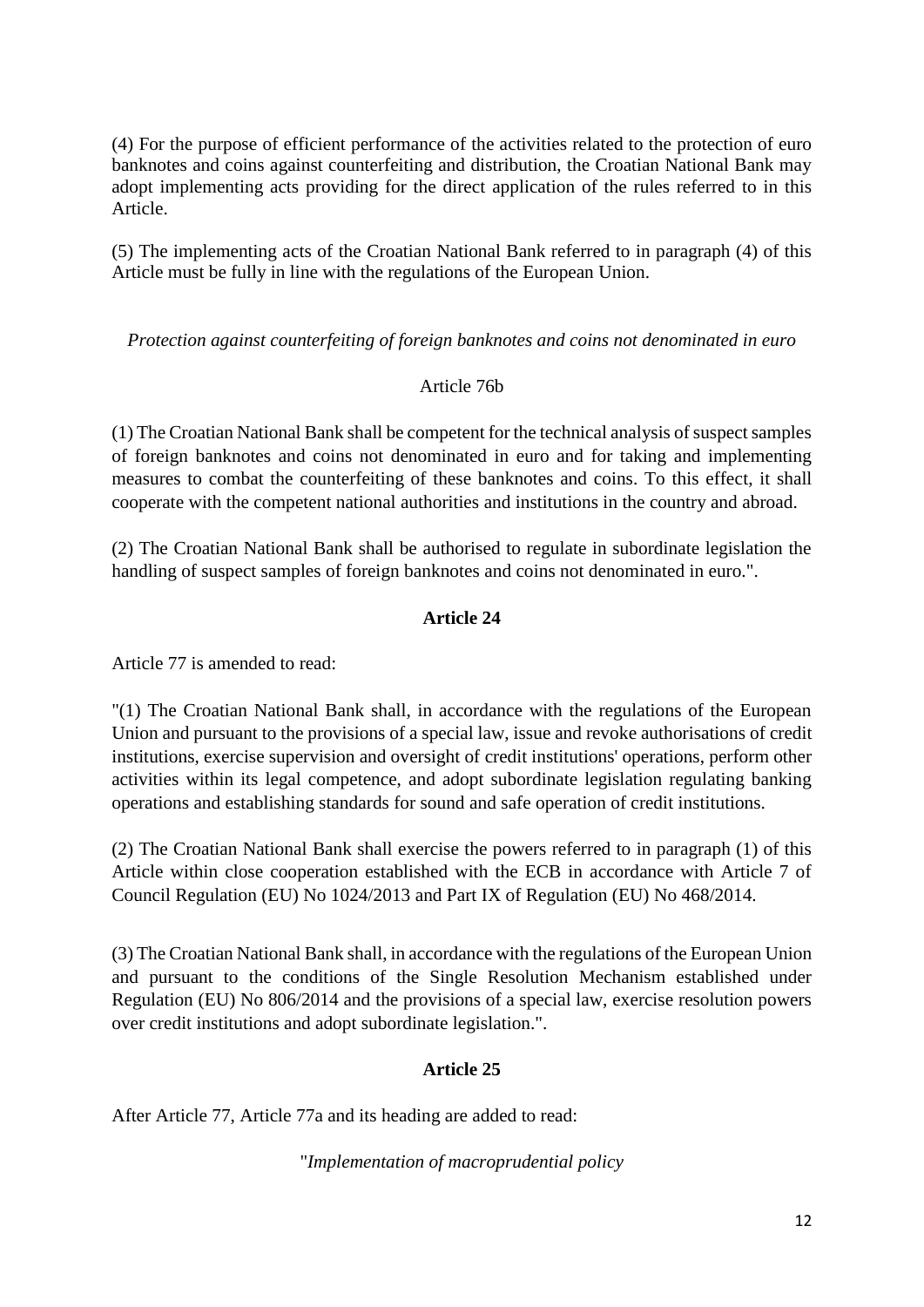### Article 77.a

The Croatian National Bank shall define and implement the macroprudential policy of the Republic of Croatia, acting in accordance with the relevant legal acts of the European Union, its institutions and bodies.".

### **Article 26**

After Article 87, Articles 87a, 87b and 87c and their headings are added to read:

#### "*Administrative sanctions of the ECB*

### Article 87a

When the European Central Bank exercises its powers referred to in Article 18 of Regulation (EU) No 1024/2013, and in conjunction with Article 7 of Regulation (EU) No 1024/2013, the Croatian National Bank shall cooperate with the ECB in the procedure of imposing administrative sanctions. In this case, the Croatian National Bank shall act on the instruction of the ECB.

### *Penalties of the Single Resolution Board*

### Article 87b

When the Single Resolution Board exercises its powers referred to in Regulation (EU) No 806/2014, the Croatian National Bank shall cooperate with the Single Resolution Board in the procedure of imposing penalties.

### *Conducting the procedure to establish violations and impose sanctions*

### Article 87c

The Croatian National Bank shall be authorised to conduct the procedure of imposing administrative sanctions and impose administrative sanctions in the manner and within the scope regulated by the act prescribing the procedure for imposing and the imposing of administrative sanctions.".

### **Article 27**

Article 89 is amended to read:

"Without prejudice either to its tasks referred to in Article 88 of this Act or to its independence, the Croatian National Bank, acting in accordance with the relevant legal acts of the European Union, its institutions and bodies, shall carry out the following tasks:

1) manage the assets referred to in Article 100, paragraph (1) of this Act;

2) issue and withdraw or revoke authorisations and approvals and adopt other decisions in accordance with the laws governing the operation of credit institutions and the operation of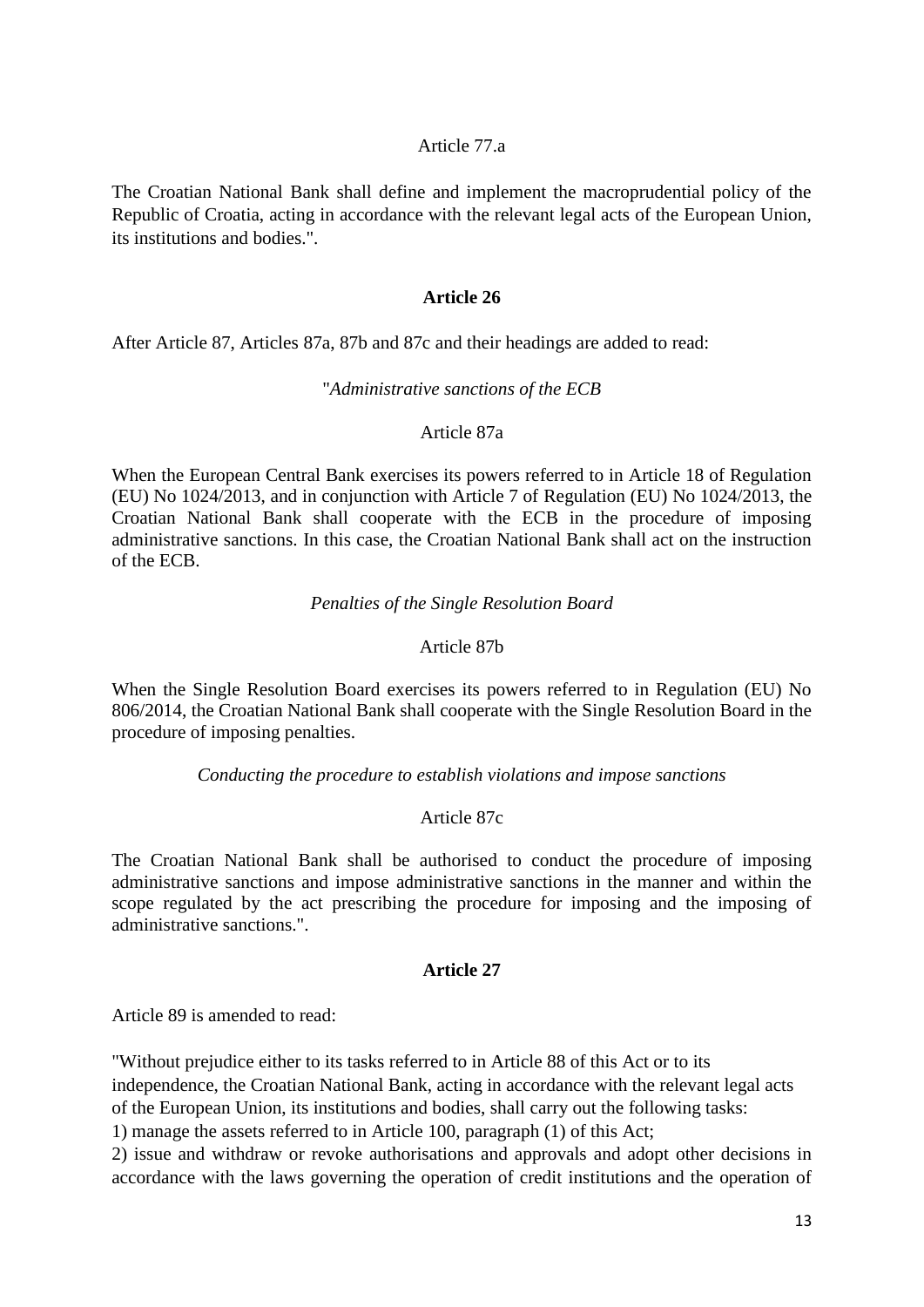credit unions, payment service providers, electronic money issuers and payment systems, payment operations, the issuance of electronic money as well as foreign exchange operations and the operation of authorised foreign exchange offices;

3) exercise supervision and oversight in accordance with the laws governing the operation of credit institutions and credit unions, payment service providers, electronic money issuers and payment systems, payment operations and the issuance of electronic money;

4) open accounts for and accept deposits from credit institutions, execute payment transactions across these accounts and grant loans to credit institutions;

5) collect and process statistical data;

6) regulate and improve the payment system and ensure its smooth operation;

7) act as fiscal agent for the Republic of Croatia and perform other operations on behalf of the Republic of Croatia, as provided by law;

8) adopt subordinate legislation on the operations within its competence;

9) implement macroprudential policy for the purpose of contributing to maintaining the stability of the financial system as a whole; and

10) perform other operations as provided by other regulations.".

## **Article 28**

Article 104 is amended to read:

"(1) The Council of the Croatian National Bank shall in particular be competent to:

1) adopt the financial plan of the Croatian National Bank;

2) adopt the reports referred to in Article 62 of this Act;

3) adopt the Statute of the Croatian National Bank;

4) issue and revoke authorisations for the establishment of branches of credit institutions with head offices outside Member States, in accordance with the regulations governing the operation of credit institutions;

5) grant and revoke approvals for the appointments of the chairpersons and members of credit institutions' management and supervisory boards, in accordance with the regulations governing the operation of credit institutions;

6) issue and revoke authorisations of payment systems and adopt subordinate legislation regulating their operation;

7) adopt subordinate legislation regulating the issuance of coins if authorised pursuant to this Act, the Statute of the ESCB and of the ECB and the relevant regulations of the European Union;

8) formulate the strategy and policy for asset management referred to in Article 100 of this Act; 9) decide on the membership of the Croatian National Bank in international institutions and organisations, without prejudice to the powers of the ECB referred to in Article 6, paragraph (1) of the Statute of the ESCB and of the ECB;

10) decide on the membership of the Croatian National Bank in international monetary institutions, subject to approval of the ECB;

11) decide on the establishing and closing of the branches and representative offices of the Croatian National Bank;

12) determine that a credit institution is failing or is likely to fail; and

13) decide on submitting proposals for the initiation of resolution proceedings over the credit institution or decide on submitting proposals for the initiation of bankruptcy proceedings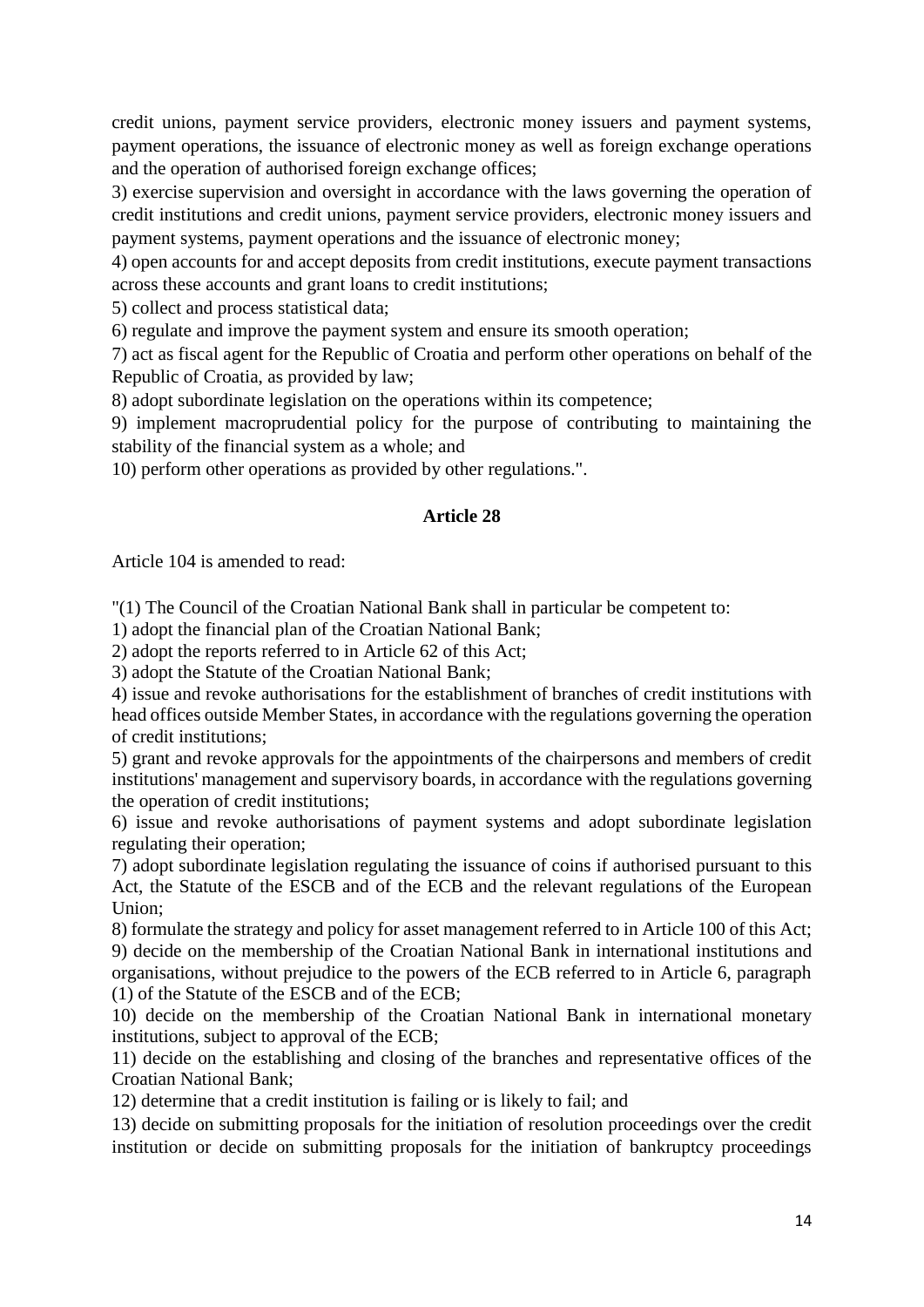against the credit institution or decide on initiating compulsory winding-up proceedings of the credit institution.

(2) The competences of the Council of the Croatian National Bank referred to in paragraph (1) of this Article shall be exercised within the scope, in the manner and under the conditions regulated by the Statute of the ESCB and of the ECB or the legal acts of the European Union, its institutions and bodies.

(3) The competences of the Council of the Croatian National Bank referred to in paragraph (1), item (13) of this Article shall be exercised within the Single Resolution Mechanism established by Regulation (EU) No 806/2014.".

## **Article 29**

In Article 107, paragraph (1) is deleted.

In paragraph (2), before the word "The", the paragraph reference (2) is deleted.

## **Article 30**

In Article 109, before the words "In the areas", a paragraph reference is added, which reads  $"(1)"$ .

After paragraph (1), paragraph (2) is added to read:

"(2) In the areas of competence of the Single Resolution Board referred to in Regulation (EU) No 806/2014 regulated by the guidelines of the Single Resolution Board, the Croatian National Bank may adopt implementing acts providing for the application of the provisions of the guidelines of the of Single Resolution Board, subject to approval of the Single Resolution Board.".

# **Article 31**

Article 111 is amended to read:

"(1) A credit institution shall be fined between HRK 50,000.00 and HRK 500,000.00 for a misdemeanour:

1) if it allocates or maintains required reserves in the settlement account and in the vault, or in a separate account with the Croatian National Bank contrary to the subordinate legislation of the Croatian National Bank adopted pursuant to Article 14, paragraph (1) of this Act;

2) if it fails to comply with the measures and instruments laid down by the subordinate legislation of the Croatian National Bank adopted pursuant to Article 16, paragraph (2) of this Act for the purpose of implementation of the established monetary and foreign exchange policies;

3) if, contrary to Article 16, paragraph (3) of this Act, it fails to pay on time and/or in full the compensation to the Croatian National Bank determined by the subordinate legislation of the Croatian National Bank adopted pursuant to Article 16, paragraph (2) of this Act;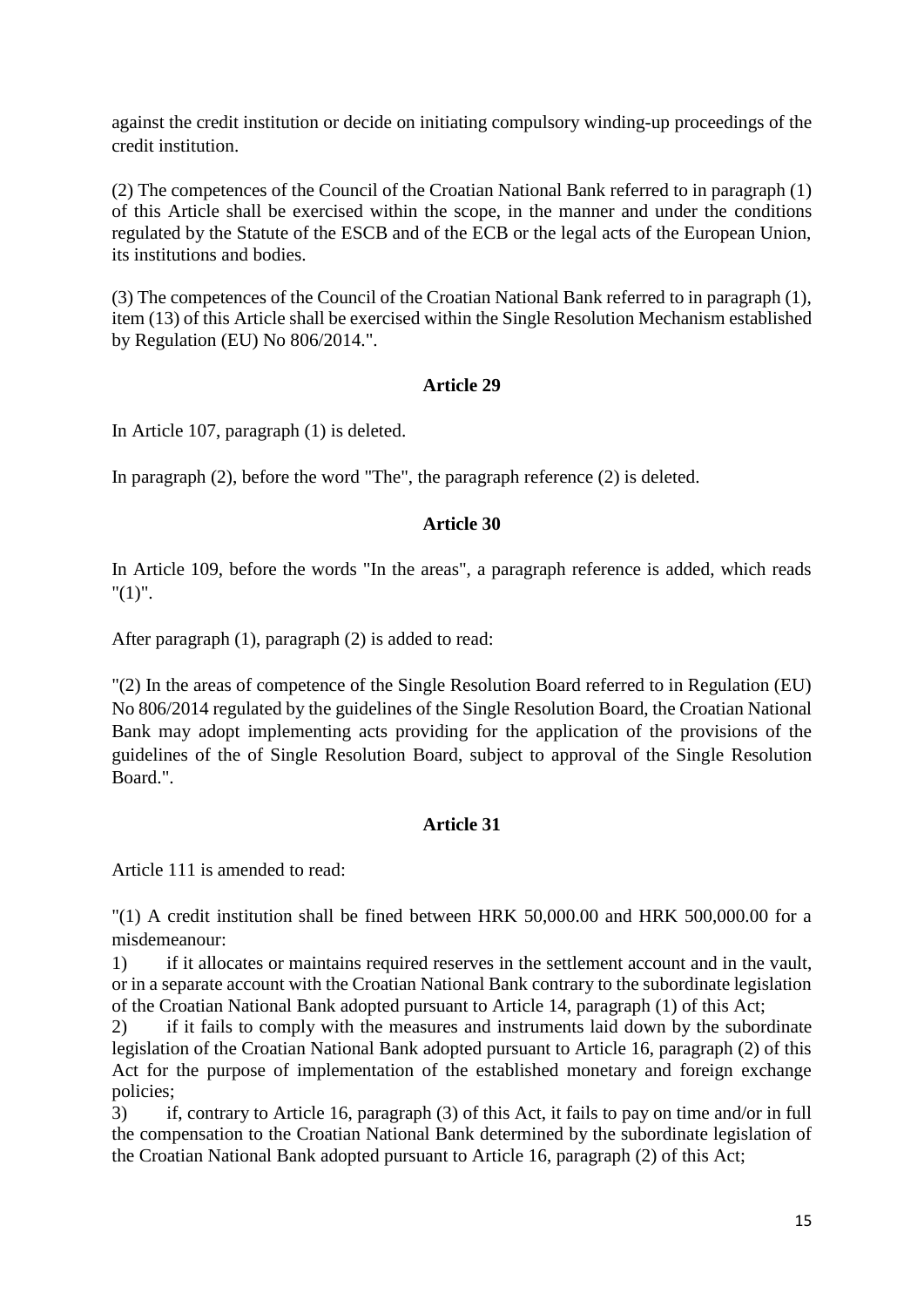4) if, contrary to Article 24 of this Act, it reproduces kuna banknotes or kuna and lipa coins in circulation without a prior approval of the Croatian National Bank, or in any other way violates the copyrights of the Croatian National Bank on kuna banknotes and kuna and lipa coins in circulation;

5) if it fails to submit to the Croatian National Bank data and reports or other information necessary for performing the functions of the Croatian National Bank in accordance with the subordinate legislation of the Croatian National Bank adopted pursuant to Article 30, paragraph (1) of this Act; or

6) if it fails to open an account with the Croatian National Bank in accordance with Article 34 of this Act.

(2) A legal person shall be fined between HRK 50,000.00 and HRK 500,000.00 for a misdemeanour if, contrary to Article 24 of this Act, it reproduces kuna banknotes or kuna and lipa coins in circulation without a prior approval of the Croatian National Bank, or in any other way violates the copyrights of the Croatian National Bank on kuna banknotes and kuna and lipa coins in circulation.

(3) A responsible person of a credit institution's management board, or a responsible person of the management of a credit institution's branch, shall be fined between HRK 5,000.00 and HRK 50,000.00 for the misdemeanours referred to in paragraph (1) of this Article.

(4) A responsible person of a legal person shall be fined between HRK 5,000.00 and HRK 50,000.00 for the misdemeanour referred to in paragraph (2) of this Article.

(5) A natural person shall be fined between HRK 5,000.00 and HRK 50,000.00 for a misdemeanour if, contrary to Article 24 of this Act, he/she reproduces kuna banknotes or kuna and lipa coins in circulation without a prior approval of the Croatian National Bank, or in any other way violates the copyrights of the Croatian National Bank on kuna banknotes and kuna and lipa coins in circulation.".

# **Article 32**

Article 112 is amended to read:

"(1) A credit institution shall be fined between HRK 50,000.00 and HRK 500,000.00 for a misdemeanour:

1) if, in performing the activities related to the protection of euro banknotes and coins against counterfeiting and distribution, in accordance with Article 6, paragraphs (1) and (1a) of Council Regulation (EC) No 1338/2001, and on the basis of Article 1 of Council Regulation (EC) No 1339/2001, it fails to ensure proper authentication of euro banknotes and coins or withdrawal from circulation of received banknotes and coins which it knows, or has sufficient reason to believe, to be counterfeit;

2) if it performs any operations related to the issuance, printing and minting, as well as the handling, processing, supply and replacement of banknotes and coins contrary to the provisions of the subordinate legislation adopted pursuant to Article 27 of this Act;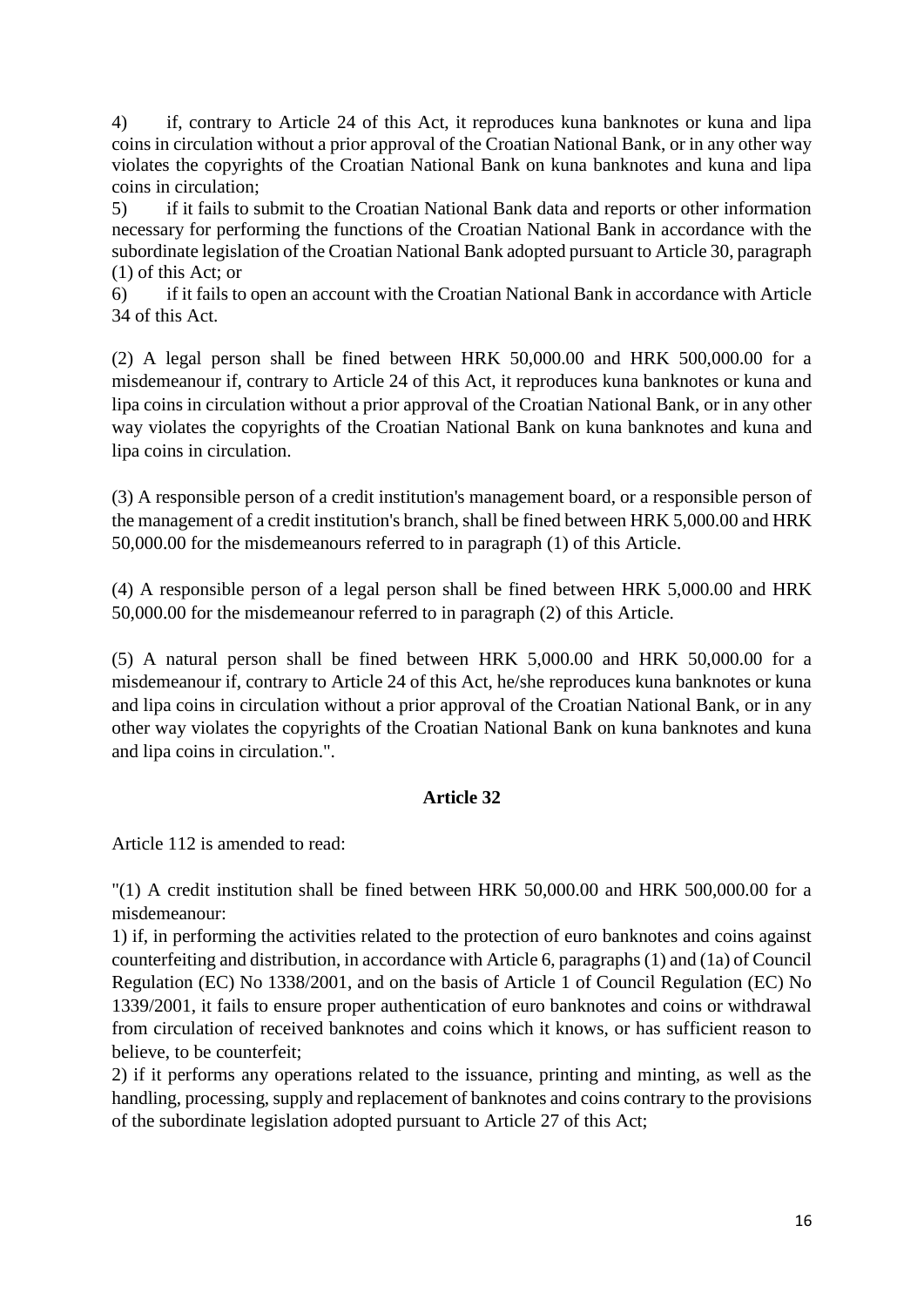3) if it fails to comply with the implementing acts of the Croatian National Bank for the application of the provisions of the guidelines of the Single Resolution Board adopted pursuant to Article 71b of this Act;

4) if it handles suspect samples of kuna banknotes and kuna and lipa coins used as the monetary unit in the Republic of Croatia contrary to the subordinate legislation of the Croatian National Bank adopted pursuant to Article 76, paragraph (2) of this Act;

5) if it acts contrary to the implementing act of the Croatian National Bank adopted pursuant to Article 76a, paragraph (4) of this Act regulating the efficient performance of the activities related to the protection of euro banknotes and coins against counterfeiting and distribution;

6) if it handles suspect samples of foreign banknotes and coins not denominated in euro contrary to the subordinate legislation of the Croatian National Bank adopted pursuant to Article 76b, paragraph (2) of this Act;

7) if it fails to comply with the subordinate legislation and decisions of the Croatian National Bank adopted pursuant to Article 77, paragraph (1) of this Act regulating banking operations and establishing standards for the sound and safe operation of credit institutions;

8) if it fails to comply with the subordinate legislation of the Croatian National Bank in the area of resolution adopted pursuant to Article 77, paragraph (3) of this Act;

9) if, being subject to the subordinate legislation adopted pursuant to Article 86, paragraph (3) of this Act, it fails to submit to the Croatian National Bank the statistical data for processing in accordance with that subordinate legislation of the Croatian National Bank, adopted pursuant to Article 86, paragraph (3) of this Act;

10) if it fails to implement measures to prevent an uncontrollable increase in liquidity in the market, which might occur after the introduction of the euro as the official currency of the Republic of Croatia, laid down by the subordinate legislation of the Croatian National Bank adopted pursuant to Article 87, paragraph (1) of this Act;

11) if, in the areas of competence of the ECB regulated by the ECB guidelines, it acts contrary to the implementing act of the Croatian National Bank adopted with regard to the application of the provisions of the ECB guidelines pursuant to Article 109, paragraph (1) of this Act; and 12) if, in the areas of competence of the Single Resolution Board referred to in Regulation (EU) No 806/2014 regulated by the guidelines of the Single Resolution Board, it acts contrary to the implementing acts of the Croatian National Bank adopted with regard to the application of the provisions of the guidelines of the of Single Resolution Board pursuant to Article 109, paragraph (2) of this Act.

(2) A legal person shall be fined between HRK 50,000.00 and HRK 500,000.00 for a misdemeanour:

1) if, in performing the activities related to the protection of euro banknotes and coins against counterfeiting and distribution, in accordance with Article 6, paragraphs (1) and (1a) of Council Regulation (EC) No 1338/2001, and on the basis of Article 1 of Council Regulation (EC) No 1339/2001, it fails to ensure proper authentication of euro banknotes and coins or withdrawal from circulation of received banknotes and coins which it knows, or has sufficient reason to believe, to be counterfeit;

2) if it performs any operations related to the issuance, printing and minting, as well as the handling, processing, supply and replacement of banknotes and coins contrary to the provisions of the subordinate legislation adopted pursuant to Article 27 of this Act;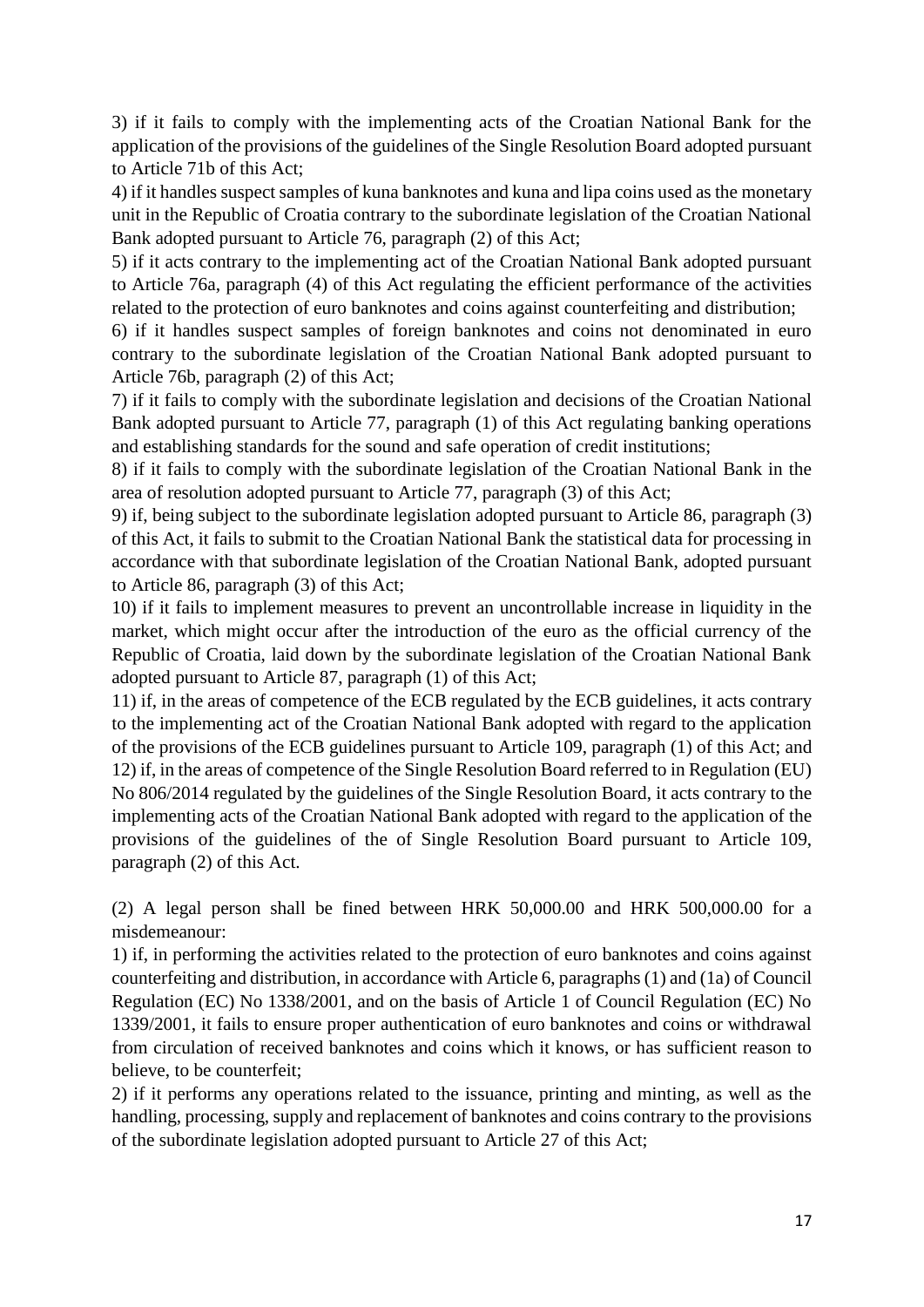3) if it handles suspect samples of kuna banknotes and kuna and lipa coins used as the monetary unit in the Republic of Croatia contrary to the subordinate legislation of the Croatian National Bank adopted pursuant to Article 76, paragraph (2) of this Act;

4) if it acts contrary to the implementing act of the Croatian National Bank adopted pursuant to Article 76a, paragraph (4) of this Act regulating the efficient performance of the activities related to the protection of euro banknotes and coins against counterfeiting and distribution;

5) if it handles suspect samples of foreign banknotes and coins not denominated in euro contrary to the subordinate legislation of the Croatian National Bank adopted pursuant to Article 76b, paragraph (2) of this Act; and

6) if, being subject to the subordinate legislation adopted pursuant to Article 86, paragraph (3) of this Act, it fails to submit to the Croatian National Bank the statistical data for processing in accordance with that subordinate legislation of the Croatian National Bank, adopted pursuant to Article 86, paragraph (3) of this Act;

(3) A responsible person of a credit institution's management board, or a responsible person of the management of a credit institution's branch, shall be fined between HRK 5,000.00 and HRK 50,000.00 for any of the misdemeanours referred to in paragraph (1) of this Article.

(4) A responsible person in a legal person shall be fined between HRK 5,000.00 and HRK 50,000.00 for the misdemeanour referred to in paragraph (2) of this Article;

(5) A natural person shall be fined between HRK 5,000.00 and HRK 50,000.00 for a misdemeanour:

1) if he/she performs any operations related to the issuance, printing and minting, as well as the handling, processing, supply and replacement of banknotes and coins contrary to the provisions of the subordinate legislation of the Croatian National Bank adopted pursuant to Article 27 of this Act;

2) if he/she handles suspect samples of kuna banknotes and kuna and lipa coins used as the monetary unit in the Republic of Croatia contrary to the subordinate legislation of the Croatian National Bank adopted pursuant to Article 76, paragraph (2) of this Act;

3) if he/she acts contrary to the implementing act of the Croatian National Bank adopted pursuant to Article 76a, paragraph (4) of this Act regulating the efficient performance of the activities related to the protection of euro banknotes and coins against counterfeiting and distribution;

4) if he/she handles suspect samples of foreign banknotes and coins not denominated in euro contrary to the subordinate legislation of the Croatian National Bank adopted pursuant to Article 76b, paragraph (2) of this Act; and

5) if, being subject to the subordinate legislation adopted pursuant to Article 86, paragraph (3) of this Act, he/she fails to submit to the Croatian National Bank the statistical data for processing in accordance with that subordinate legislation of the Croatian National Bank, adopted pursuant to Article 86, paragraph (3) of this Act.

(6) A natural person-craftsman shall be fined between HRK 50,000.00 and HRK 500,000.00 for a misdemeanour if in performing the activities related to the protection of euro banknotes and coins against counterfeiting and distribution, in accordance with Article 6, paragraphs (1) and (1a) of Council Regulation (EC) No 1338/2001, and on the basis of Article 1 of Council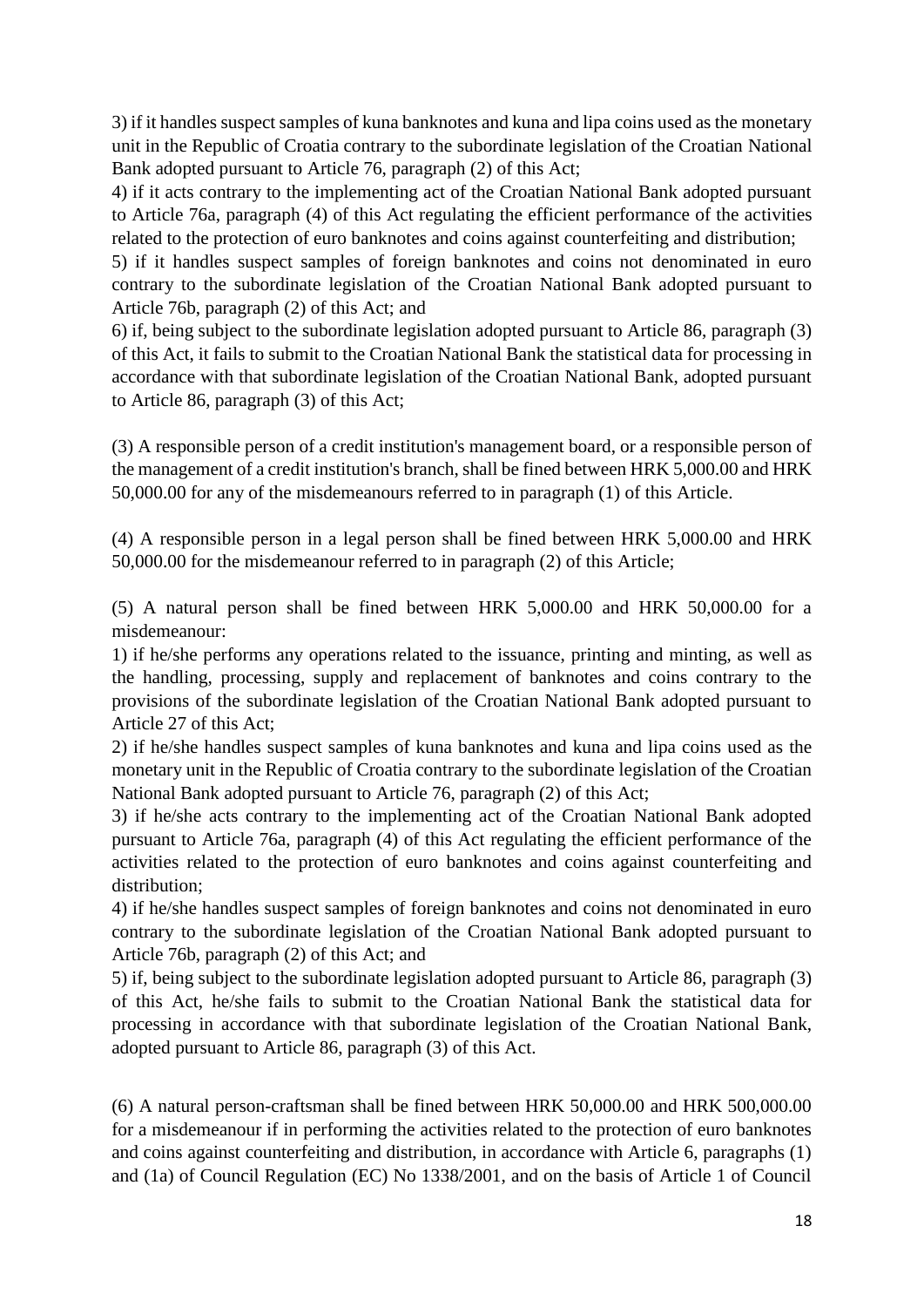Regulation (EC) No 1339/2001, he/she fails to ensure proper authentication of euro banknotes and coins or withdrawal from circulation of received banknotes and coins which he/she knows, or has sufficient reason to believe, to be counterfeit.".

### **Article 33**

Article 113 and its heading are deleted.

### **Article 34**

Article 118 is amended to read:

"On the date of introduction of the euro as the official currency of the Republic of Croatia, the following provisions of this Act shall cease to have effect:

- $-$  Article 1, paragraph (1), subparagraph (4);
- Article 4;
- Article 6, paragraph (2);
- Article 7;
- Articles 9 to 27:
- Articles 33 to 35;
- Articles 38 and 39;
- Article 42, paragraphs  $(3)$ ,  $(4)$  and  $(5)$ ;
- Article 43, paragraph (3);
- $-$  Article 54, paragraph  $(1)$ ;
- $-$  Article 61:
- Article 64;
- Article 71, paragraph (4);
- Article 71b;
- Article 74;
- Article 76:
- Article 77, paragraph (2);
- Article 87;
- Article 87a;
- Article 111, paragraph  $(1)$ , items  $(1)$ ,  $(2)$ ,  $(3)$ ,  $(4)$  and  $(6)$ ;
- Article 111, paragraphs  $(2)$ ,  $(4)$  and  $(5)$ ;
- Article 112, paragraph  $(1)$ , items  $(2)$  and  $(4)$ ;
- Article 112, paragraph (2), items (2) and (3); and
- Article 112, paragraph  $(5)$ , items  $(1)$  and  $(2)$ .".

# **TRANSITIONAL AND FINAL PROVISIONS**

### **Article 35**

(1) From the part of general reserves as at 1 January 2021 related to unrealised gains on the revaluation of assets and liabilities in the previous years, revaluation accounts shall be